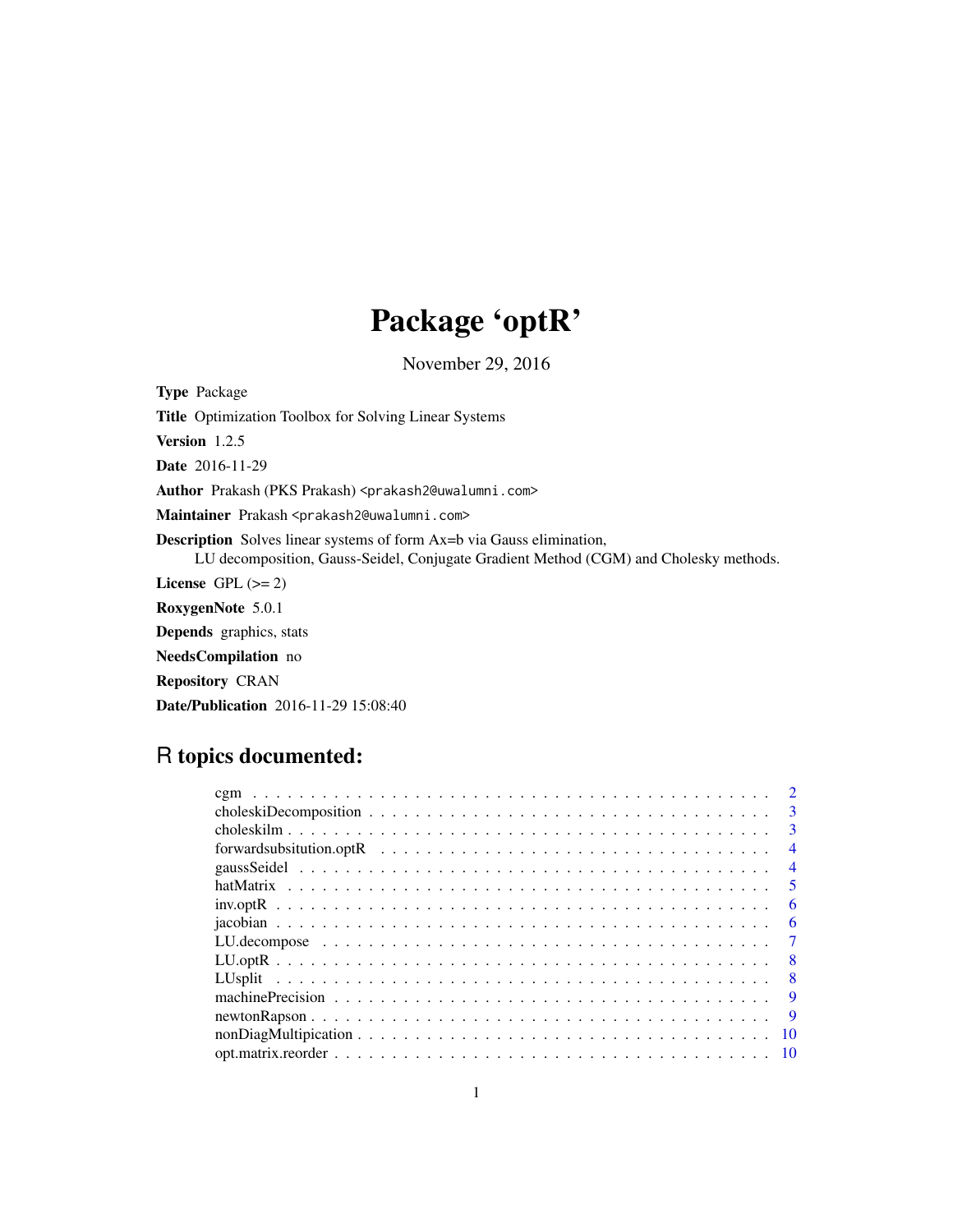<span id="page-1-0"></span>

| Index |  |  |  |  |  |  |  |  |  |  |  |  |  |  |  |  |  |
|-------|--|--|--|--|--|--|--|--|--|--|--|--|--|--|--|--|--|

cgm *Optimization & estimation based on Conjugate Gradient Method*

## Description

Function utilizes the Conjugate Gradient Method for optimization to solve equation Ax=b

## Usage

cgm(A, b, x = NULL, iter = 500, tol = 1e-07)

## Arguments

| A    | : Input matrix          |
|------|-------------------------|
| b    | : Response vector       |
| X    | : Initial solutions     |
| iter | : Number of Iterations  |
| tol  | : Convergence tolerance |

## Value

optimal : Optimal solutions

initial : initial solution

itr.conv : Number of iterations for convergence

conv : Convergence array

```
A < -matrix(c(4,-1,1, -1,4,-2,1,-2,4), nrow=3,ncol=3, byrow = TRUE)
b<-matrix(c(12,-1, 5), nrow=3,ncol=1,byrow=TRUE)
Z<-optR(A, b, method="cgm", iter=500, tol=1e-7)
```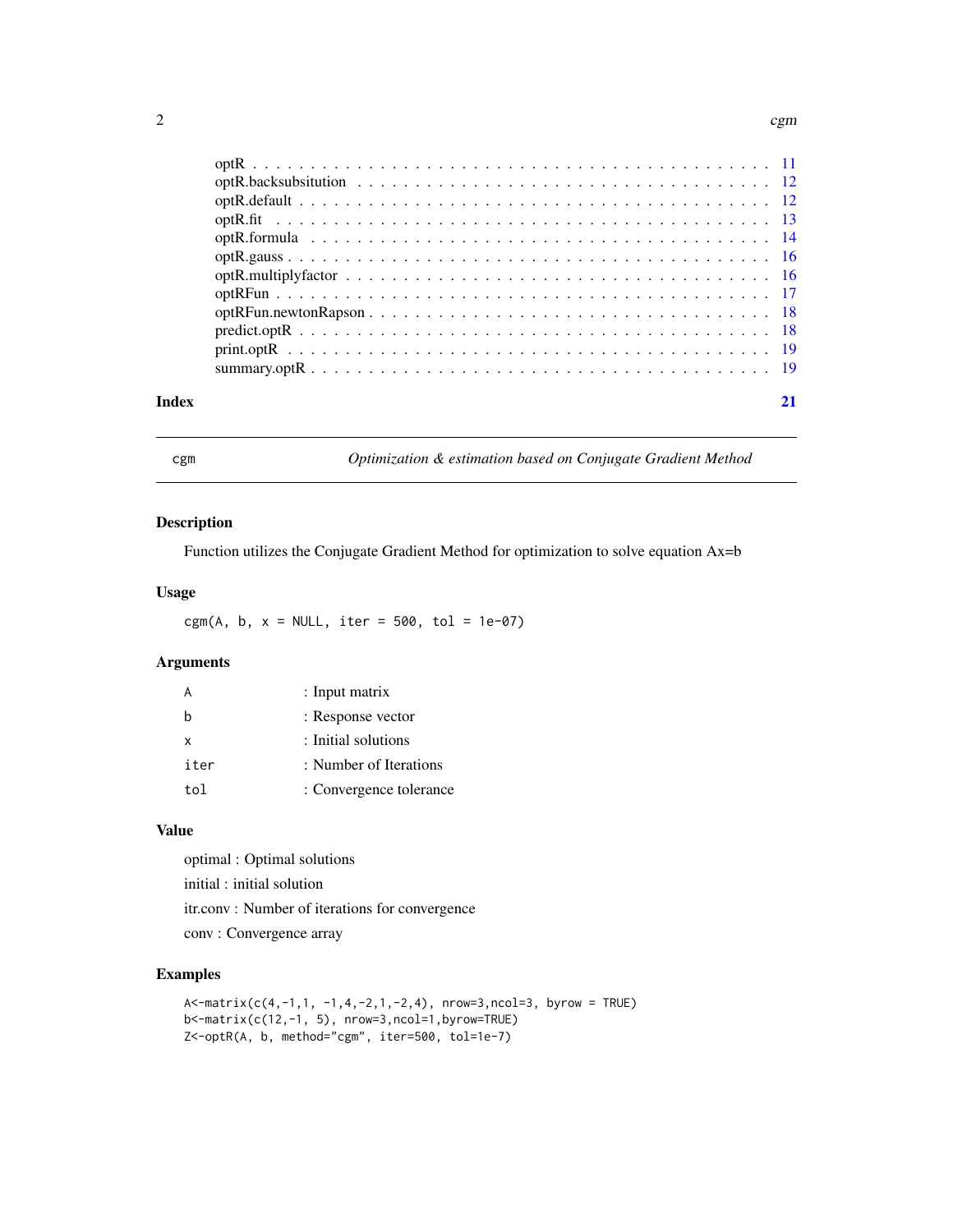<span id="page-2-0"></span>choleskiDecomposition *Function for Choleski Decomposition*

#### Description

Function perform choleski decomposition for positive definate matrix (A=LL')

## Usage

```
choleskiDecomposition(A, tol = 1e-07)
```
#### Arguments

| A   | :Input Matrix |
|-----|---------------|
| tol | : Tolerance   |

#### Value

L: Decomposition matrix

#### Examples

```
A<-matrix(c(4,-2,2, -2,2,-4,2,-4,11), nrow=3,ncol=3, byrow = TRUE)
chdA<-choleskiDecomposition(A)
```
choleskilm *Function fits linear model using Choleski Decomposition*

#### Description

Function fits a linear model using Choleski Decomposition for positive definate matrix

#### Usage

choleskilm(A, b, tol = 1e-07)

#### Arguments

| A   | : Input matrix    |
|-----|-------------------|
| b   | : Response matrix |
| tol | : Tolerance       |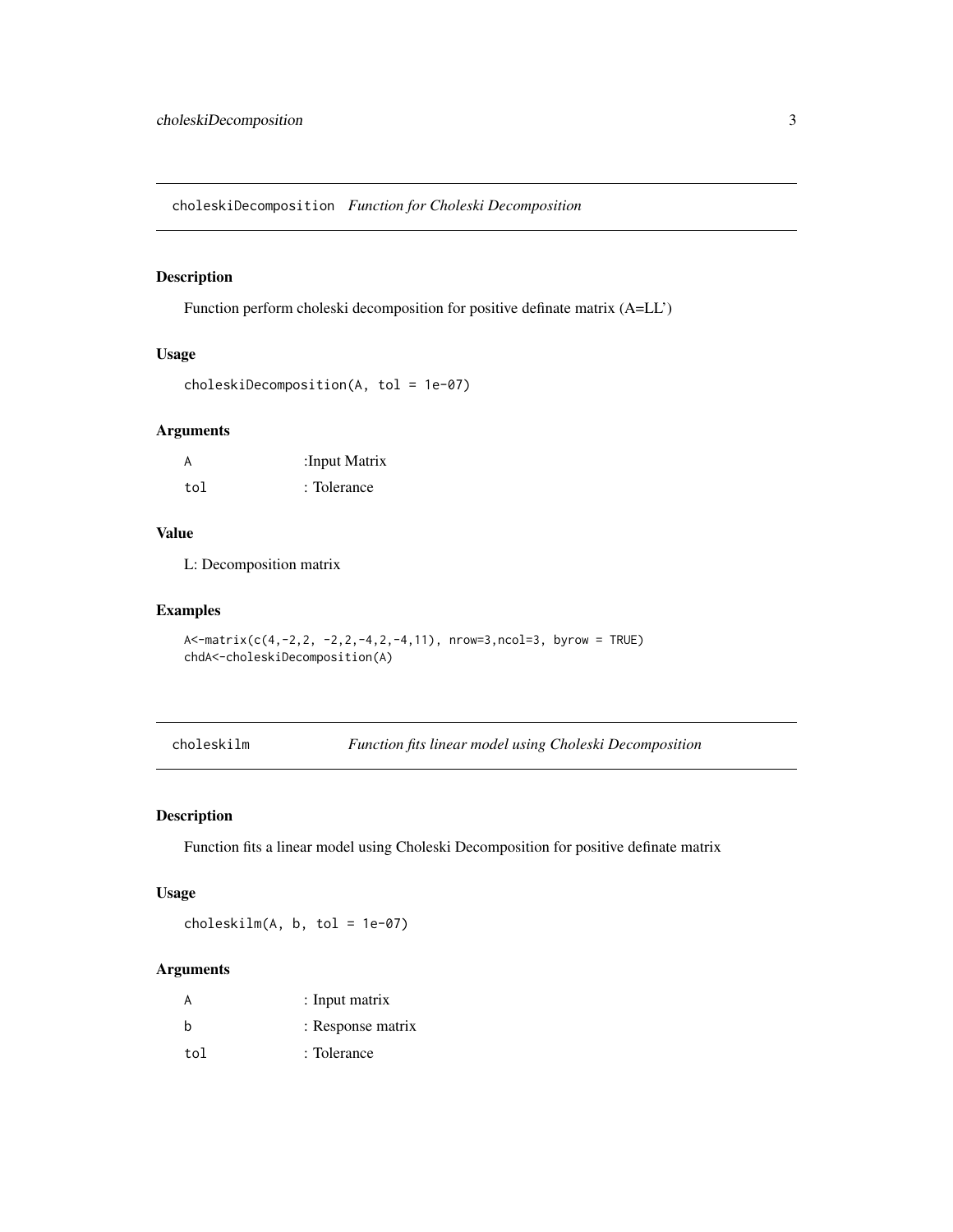#### Value

U : Upper part of the triangele is (U) and Lower part of the triangular is L (Diagnoal for the L matrix is 1)

c : Lc=b (where Ux=c)

beta : Estimates

examples A<-matrix(c(6,-4,1, -4,6,-4,1,-4,6), nrow=3,ncol=3, byrow = TRUE) b<-matrix(c(-14,36, 6), nrow=3,ncol=1,byrow=TRUE) Z<-optR(A, b, method="choleski") # Solve Linear model using Gauss Elimination

```
forwardsubsitution.optR
```
*Function to solve linear system using forward substitution*

## Description

Function to solve linear system using backsubsitution using Upper Triangular Matrix (Ux=c)

## Usage

```
forwardsubsitution.optR(L, b)
```
#### Arguments

|   | : Lower triangular matrix |
|---|---------------------------|
| h | : response                |

## Value

y : Estiamted value

| gaussSeidel | Gauss-Seidel based Optimization & estimation |  |  |
|-------------|----------------------------------------------|--|--|
|-------------|----------------------------------------------|--|--|

## Description

Function utilizes the Gauss-Seidel optimization to solve equation Ax=b

## Usage

```
gaussSeidel(A, b, x = NULL, iter = 500, tol = 1e-07, w = 1,
 witr = NULL
```
<span id="page-3-0"></span>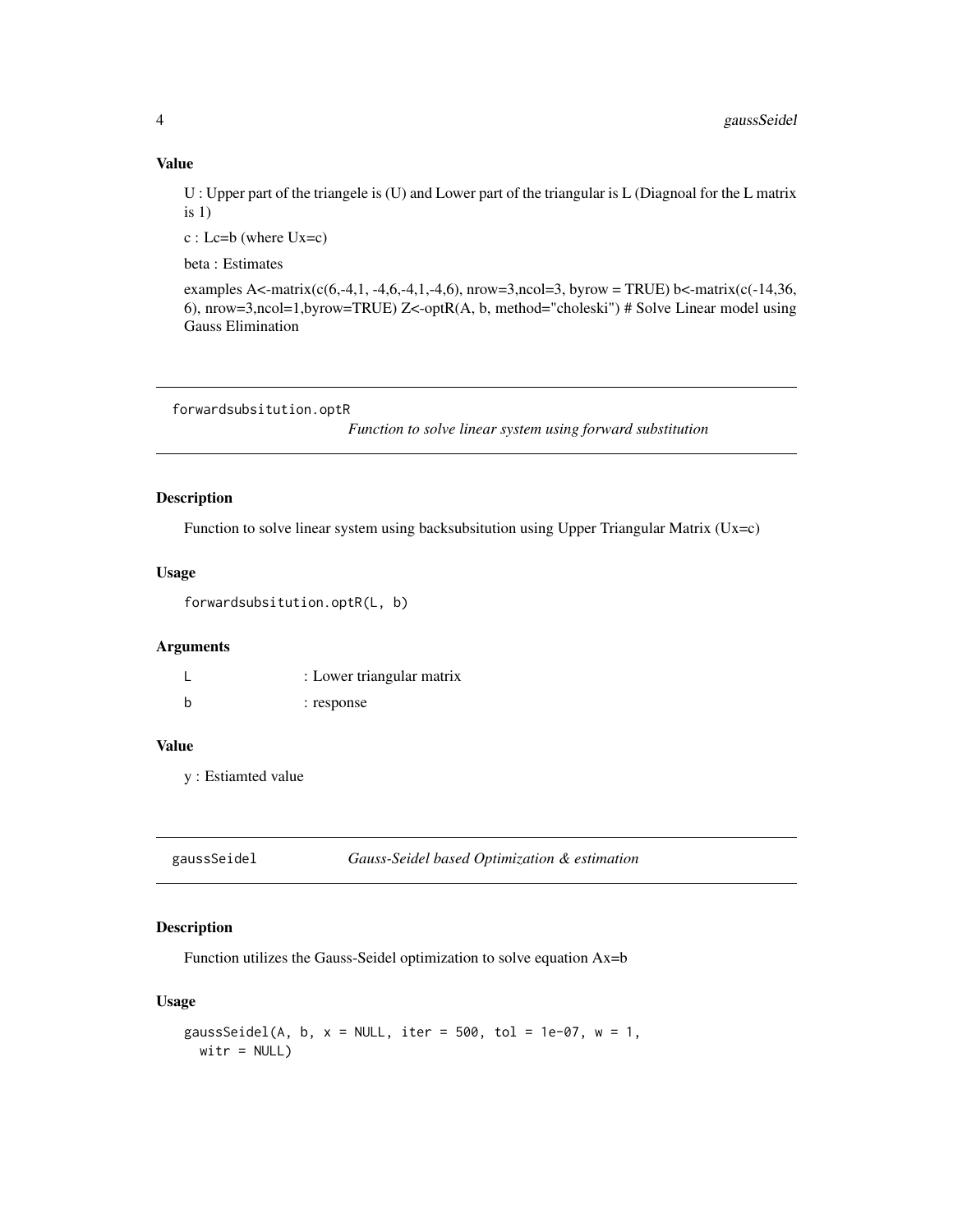#### <span id="page-4-0"></span>hatMatrix 5

#### Arguments

| A           | $:$ Input matrix                                                                                           |
|-------------|------------------------------------------------------------------------------------------------------------|
| $\mathbf b$ | : Response                                                                                                 |
| X           | : Initial solutions                                                                                        |
| iter        | : Number of Iterations                                                                                     |
| tol         | : Convergence tolerance                                                                                    |
| W           | : Relaxation paramter used to compute weighted avg. of previous solution. $w=1$<br>represent no relaxation |
| witr        | : Iteration after which relaxation parameter become active                                                 |

#### Value

optimal : Optimal solutions initial : initial solution relaxationFactor : relaxation factor

#### Examples

```
A \le -\text{matrix}(c(4,-1,1,-1,4,-2,1,-2,4), \text{nrow=3}, \text{ncol=3}, \text{byrow = TRUE})b<-matrix(c(12,-1, 5), nrow=3,ncol=1,byrow=TRUE)
Z<-optR(A, b, method="gaussseidel", iter=500, tol=1e-7)
```
hatMatrix *Function determines the Hat matrix or projection matrix for given X*

## Description

Function hatMatrix determines the projection matrix for X from the form yhat=Hy. The projection matrix defines the influce of each variable on fitted value The diagonal elements of the projection matrix are the leverages or influence each sample has on the fitted value for that same observation. The projection matrix is evaluated with I.I.D assumtion  $\sim N(0, 1)$ 

#### Usage

 $hatMatrix(X, covmat = NULL)$ 

## Arguments

| : Input Matrix                                                                                     |
|----------------------------------------------------------------------------------------------------|
| : covariance matrix for error, if the error are correlated for I.I.D covmat will be<br>NULL matrix |
|                                                                                                    |

## Value

X: Projection Matrix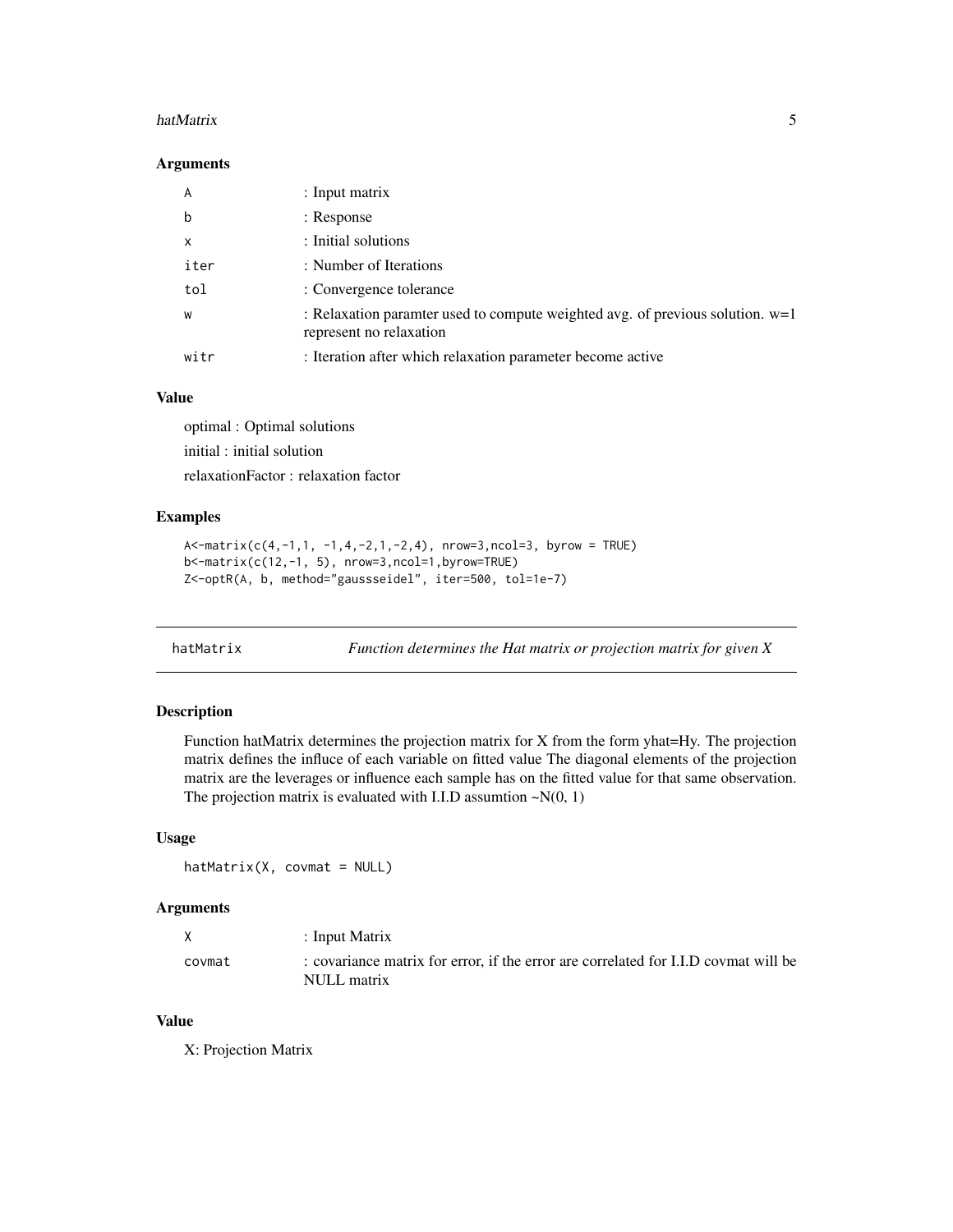## Examples

```
X <-matrix(c(6,-4,1, -4,6,-4,1,-4,6), nrow=3,ncol=3, byrow = TRUE)
covmat \leq matrix(rnorm(3 \neq 3), 3, 3)
H<-hatMatrix(X)
H<-hatMatrix(X, covmat)
diag(H)
```
inv.optR *Invert a matrix using LU decomposition*

## Description

function invert a matrix A using LU decomposition such that  $A^*inv(A)=I$ 

#### Usage

 $inv.$ opt $R(A, tol = 1e-07)$ 

#### Arguments

| A   | : Input matrix |
|-----|----------------|
| tol | : tolerance    |

## Value

A : Inverse of Matrix A

## Examples

```
# Invert the matrix using LU decomposition
A<-matrix(c(0.6,-0.4,1, -0.3,0.2,0.5,0.6,-1,0.5), nrow=3,ncol=3, byrow = TRUE)
InvA<-inv.optR(A)
```

| jacobian | Function to evaluate jacobian matrix from functions |
|----------|-----------------------------------------------------|
|----------|-----------------------------------------------------|

## Description

jacobian is function to determine the jacobian matrix for function f for input x

## Usage

jacobian(f, x)

<span id="page-5-0"></span>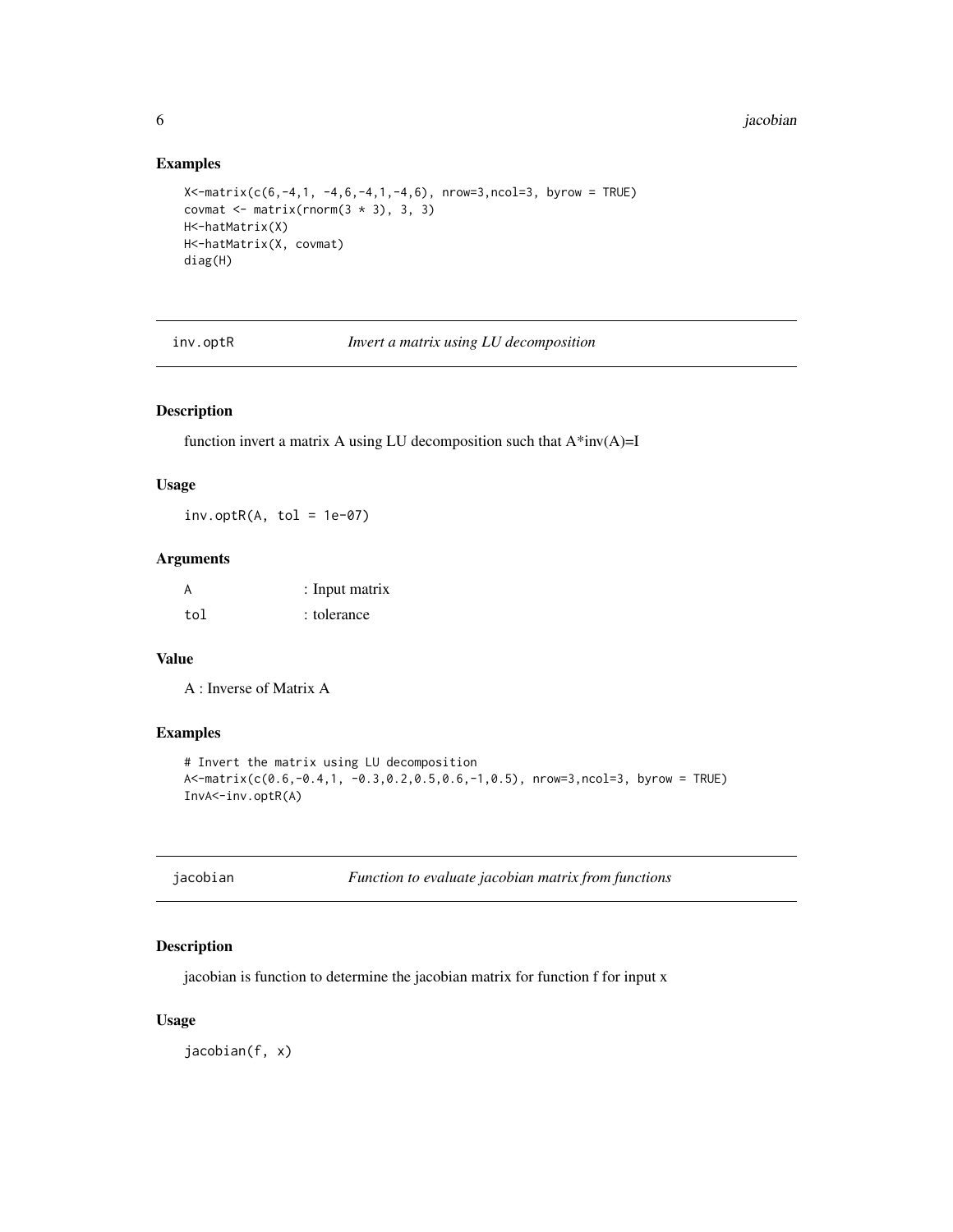## <span id="page-6-0"></span>LU.decompose 7

## Arguments

| $-\epsilon$ | : function to optimize |
|-------------|------------------------|
| X           | : Initial Solution     |

## Value

jacobiabMatrix: Jacobian matrix

f0: Intial solution

LU.decompose *LU decomposition*

## Description

The function decomposes matrix A into LU with L lower matrix and U as upper matrix

## Usage

LU.decompose(A, tol = 1e-07)

## Arguments

| A   | : Input Matrix |
|-----|----------------|
| tol | : tolerance    |

## Value

A : Transformed matrix with Upper part of the triangele is (U) and Lower part of the triangular is L (Diagnoal for the L matrix is 1)

```
A<-matrix(c(0,-1,1, -1,2,-1,2,-1,0), nrow=3,ncol=3, byrow = TRUE)
Z<-optR(A, tol=1e-7, method="LU")
```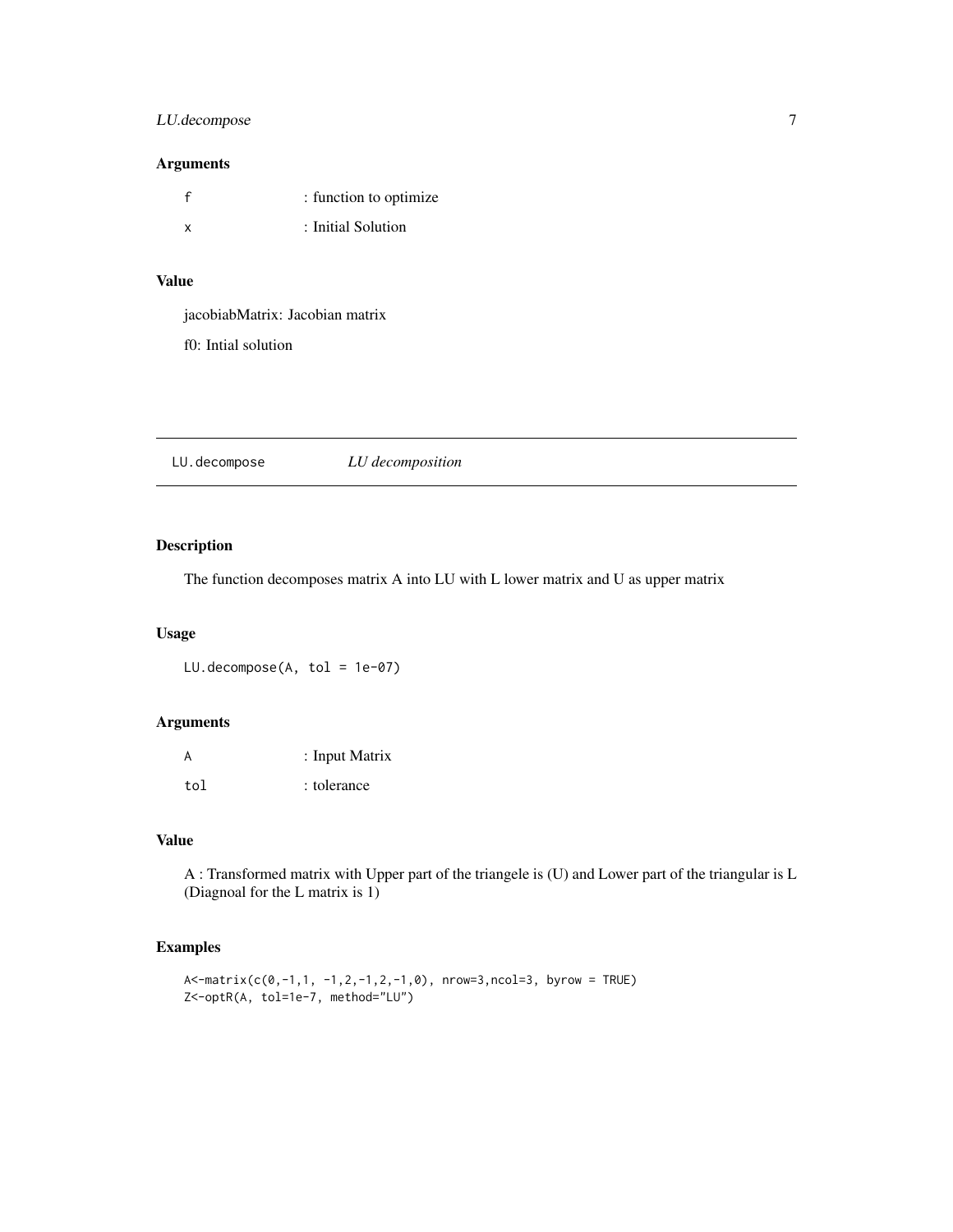<span id="page-7-0"></span>

#### Description

The function solves  $Ax=b$  using LU decomposition (LUx=b). The function handles multple responses

#### Usage

 $LU.openR(A, b, tol = 1e-07)$ 

#### Arguments

| A   | : Input Matrix |
|-----|----------------|
| h   | : Response     |
| tol | : tolerance    |

## Value

U : Upper part of the triangele is (U) and Lower part of the triangular is L (Diagnoal for the L matrix  $is 1)$ 

c : Lc=b (where Ux=c)

beta : Estimates

## Examples

```
A \le -\text{matrix}(c(0,-1,1,-1,2,-1,2,-1,0), \text{nrow=3}, \text{ncol=3}, \text{byrow = TRUE})b<-matrix(c(0,0, 1), nrow=3,ncol=1,byrow=TRUE)
Z<-optR(A, b, method="LU")
```
LUsplit *Function to extract Lower and Upper matrix from LU decomposition*

## Description

function to extract Lower and Upper matrix from LU decomposition

## Usage

LUsplit(A)

#### Arguments

A : Input matrix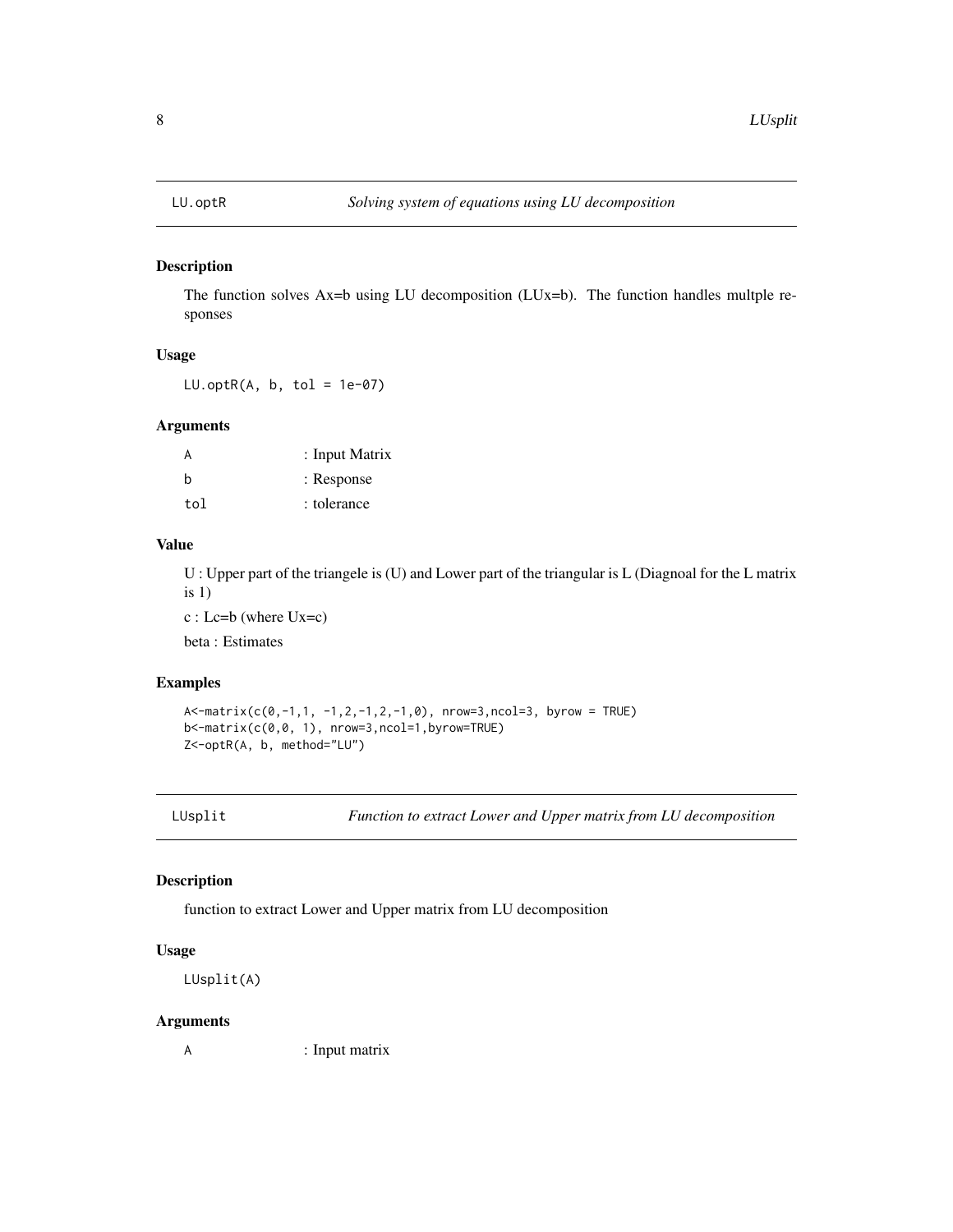## <span id="page-8-0"></span>machinePrecision 9

## Value

U : upper triangular matrix

L : Lower triangular matrix

## Examples

```
A<-matrix(c(0,-1,1, -1,2,-1,2,-1,0), nrow=3,ncol=3, byrow = TRUE)
Z<-optR(A, method="LU")
LUsplit(Z$U)
```
machinePrecision *Function to address machine precision error*

## Description

function to remove the machine precision error

## Usage

```
machinePrecision(A)
```
#### Arguments

A : Input matrix

#### Value

A : return matrix

newtonRapson *Function for Newton Rapson roots for given equations*

#### Description

newtonRapson function perform optimization

#### Usage

 $newtonRapson(f, x, iteration = 30, tol = 1e-09)$ 

#### Arguments

| $\mathsf{f}$ | : function to optimize |
|--------------|------------------------|
| x            | : Initial Solution     |
| iteration    | : Iterations           |
| tol          | : Tolerance            |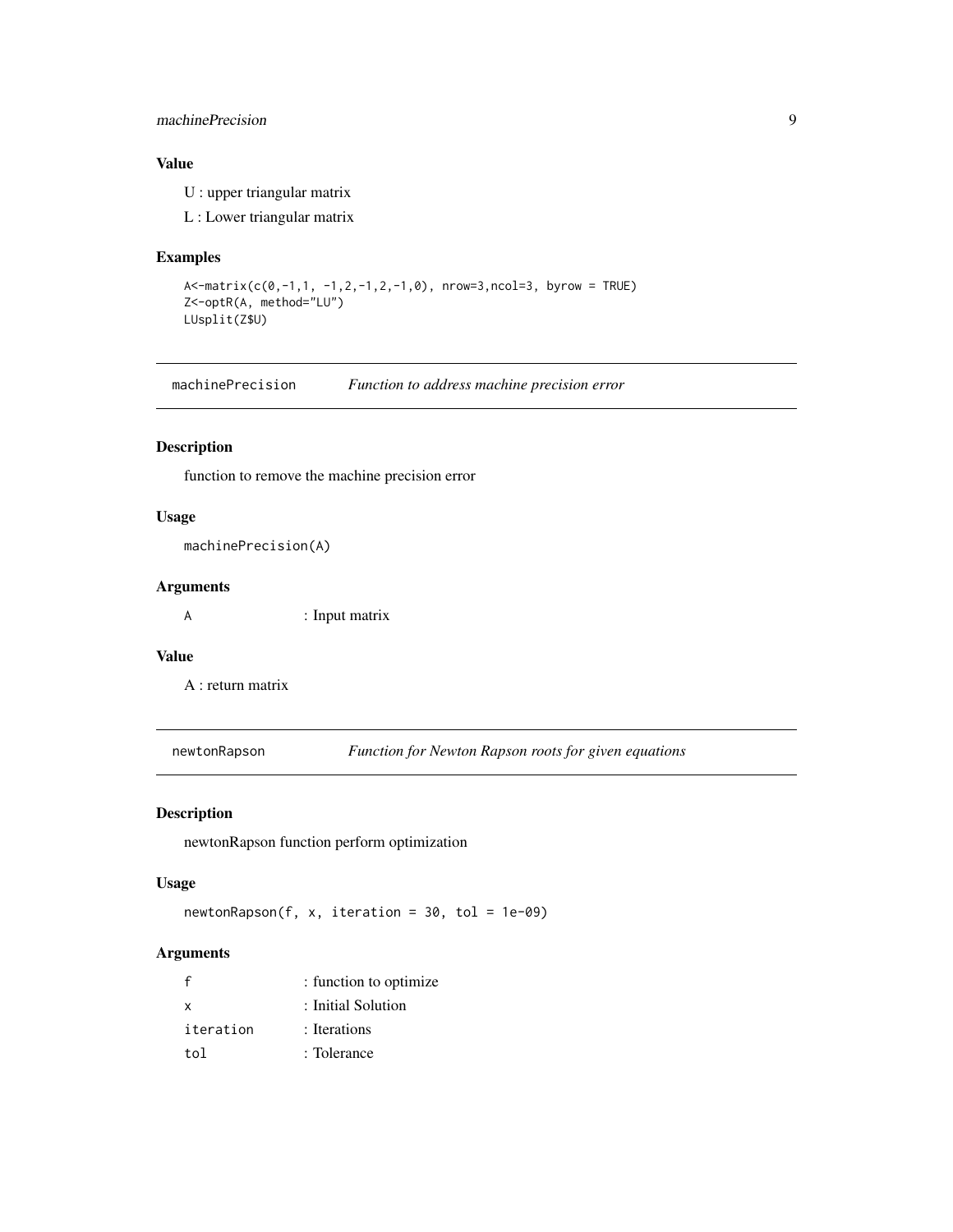## <span id="page-9-0"></span>Value

x : optimal roots

nonDiagMultipication *Non-diagnoal multipication*

## Description

Function for non-diagnoal multipication

#### Usage

nonDiagMultipication(i, A, beta)

## Arguments

|      | : Column Index of Matrix A |
|------|----------------------------|
| A    | $:$ Input matrix           |
| beta | : Response                 |

#### Value

asum: Non-diagnol contribution

opt.matrix.reorder *Function to Re-order the matrix to make dominant diagnals*

## Description

Function re-order the matrix to make matrix pivot.diag at each iteration

#### Usage

```
opt.matrix.reorder(A, tol = 1e-16)
```
## Arguments

| А   | : Input Matrix |
|-----|----------------|
| tol | : tolerance    |

## Value

A : Updated Matrix

b.order : Order sequence of A updated matrix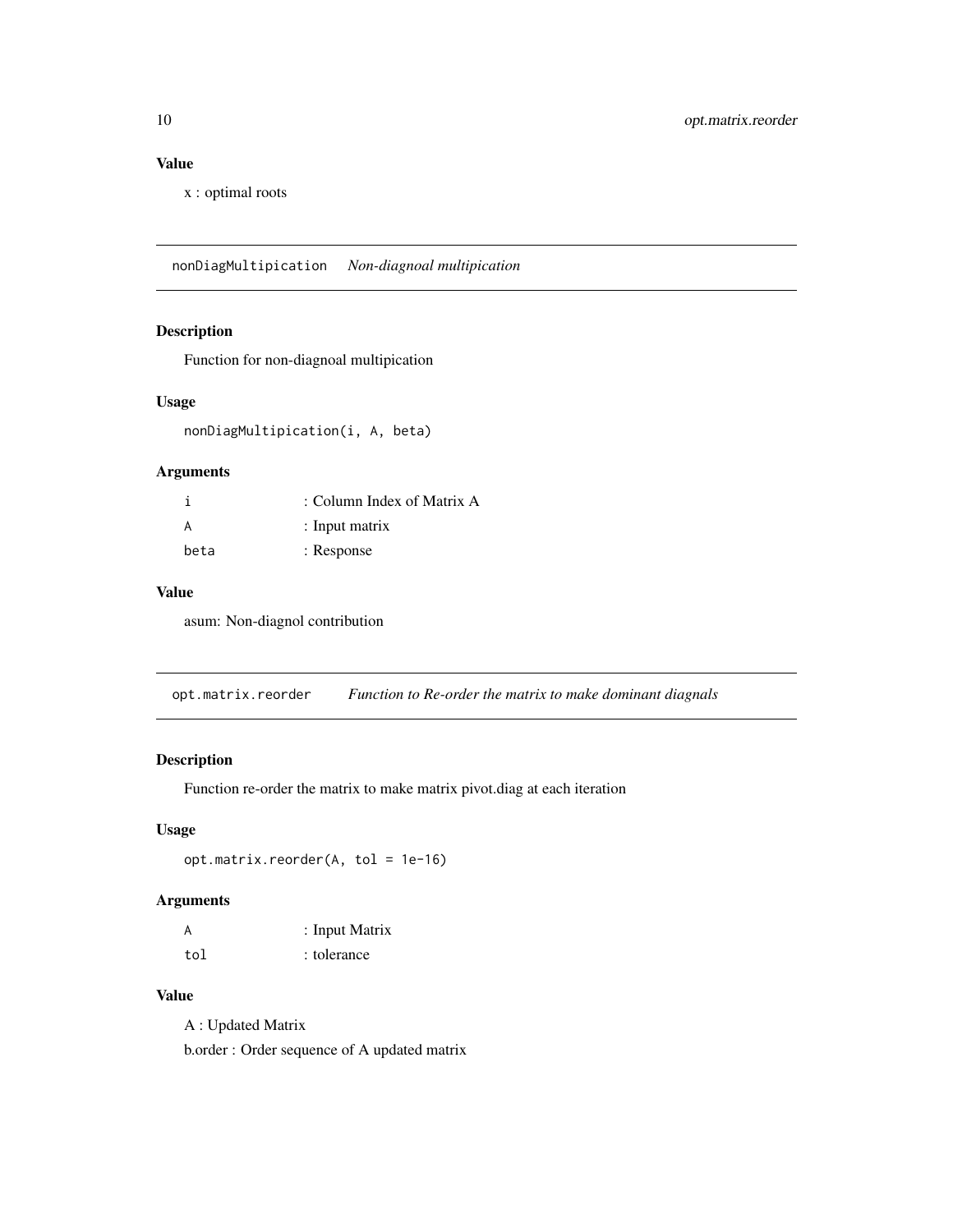#### <span id="page-10-0"></span> $optR$  11

#### Examples

```
A \le -\text{matrix}(c(0,-1,1,-1,2,-1,2,-1,0), nrow=3,ncol=3, byrow = TRUE)
b<-matrix(c(0,0, 1), nrow=3,ncol=1,byrow=TRUE)
Z<-optR(A, b, method="gauss")
```
optR *Optimization & predictive modelling Toolsets*

## Description

optR function for solving linear systems using numerical approaches. Current toolbox supports Gauss Elimination, LU decomposition, Conjugate Gradiant Decent and Gauss-Sideal methods for solving the system of form AX=b For optimization using numerical methods cgm method performed faster in comparision with gaussseidel. For decomposition LU is utilized for multiple responses to enhance the speed of computation.

#### Usage

 $optR(x, \ldots)$ 

#### Arguments

| X | : Input matrix |
|---|----------------|
| . | : S3 method    |

#### Value

optR : Return optR class

#### Author(s)

PKS Prakash

```
# Solving equation Ax=b
A \le -\text{matrix}(c(6,-4,1, -4,6,-4,1,-4,6), \text{nrow=3}, \text{ncol=3}, \text{byrow = TRUE})b<-matrix(c(-14,36, 6), nrow=3,ncol=1,byrow=TRUE)
Z<-optR(A, b, method="gauss") # Solve Linear model using Gauss Elimination
```

```
# Solve Linear model using LU decomposition (Supports Multi-response)
Z<-optR(A, b, method="LU")
```

```
# Solve the matrix using Gauss Elimination (1, -1, 2)
A \le -\text{matrix}(c(2,-2,6,-2,4,3,-1,8,4)), nrow=3,ncol=3, byrow = TRUE)
b<-matrix(c(16,0, -1), nrow=3,ncol=1,byrow=TRUE)
Z<-optR(A, b, method="gauss") # Solve Linear model using Gauss Elimination
```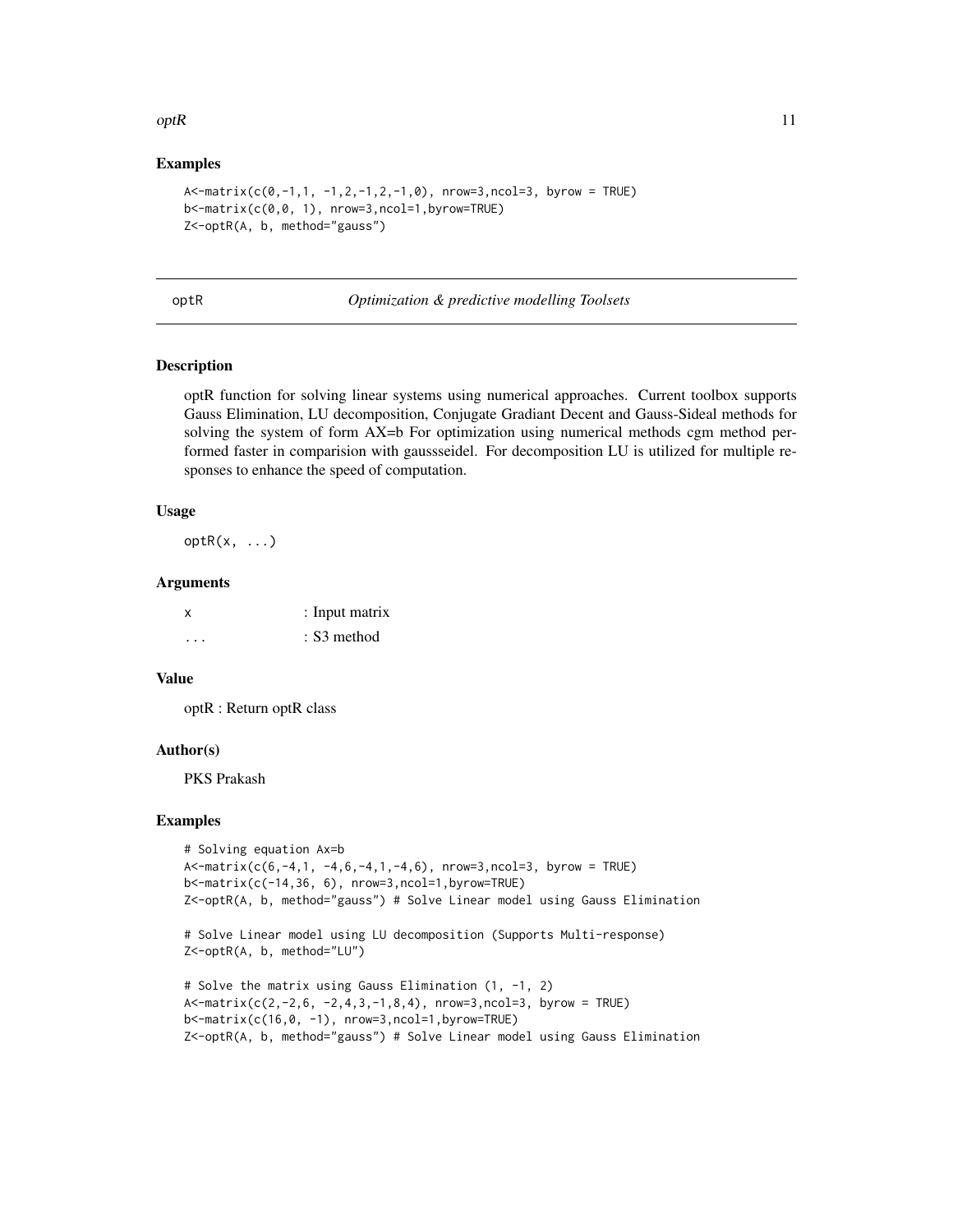```
require(utils)
set.seed(129)
n <- 10 ; p <- 4
X \leq matrix(rnorm(n * p), n, p) # no intercept!
y \le - rnorm(n)Z<-optR(X, y, method="cgm")
```
optR.backsubsitution *Function to solve linear system using backsubsitution*

#### Description

Function to solve linear system using backsubsitution using Upper Triangular Matrix (Ux=c)

#### Usage

## S3 method for class 'backsubsitution' optR(U, c)

#### Arguments

| U            | : Upper triangular matrix |
|--------------|---------------------------|
| $\mathsf{C}$ | : response                |

#### Value

beta : Estiamted value

optR.default *Optimization & predictive modelling Toolsets*

#### Description

soptR is the default function for optimization

## Usage

```
## Default S3 method:
optR(x, y = NULL, weights = NULL, method = c("gauss","LU", "gaussseidel", "cgm", "choleski"), iter = 500, tol = 1e-07,
  keep.data = TRUE, ...)
```
<span id="page-11-0"></span>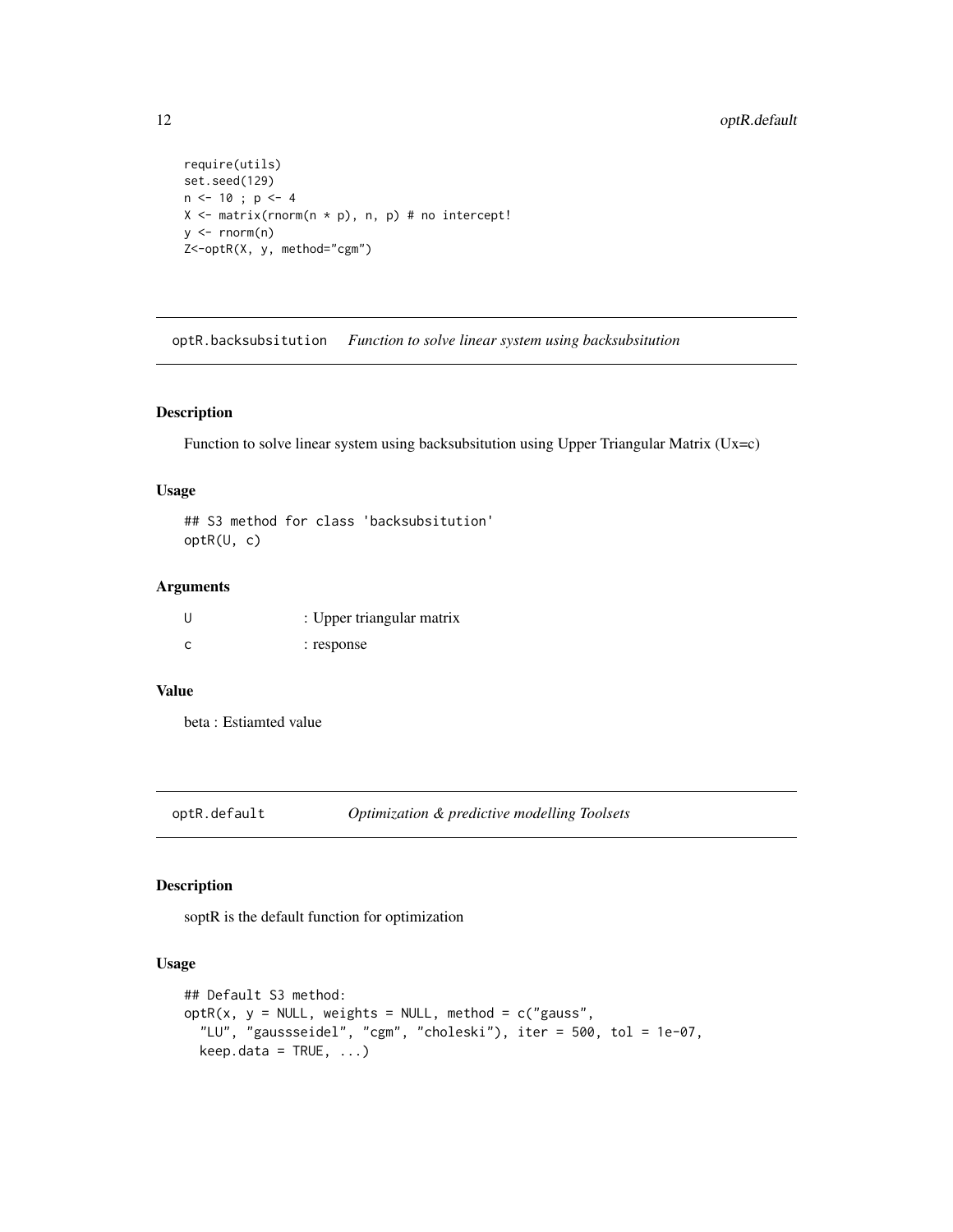#### <span id="page-12-0"></span> $optR.fit$  13

#### **Arguments**

| x         | : Input data frame                                               |
|-----------|------------------------------------------------------------------|
| у         | : Response is data frame                                         |
| weights   | : Observation weights                                            |
| method    | : "gauss" for gaussian elimination and "LU" for LU factorization |
| iter      | : Number of Iterations                                           |
| tol       | : Convergence tolerance                                          |
| keep.data | : Returns Input dataset in object                                |
|           | : S3 Class                                                       |

## Value

U : Decomposed matrix for Gauss-ELimination Ax=b is converted into Ux=c where U is upper triangular matrix for LU decomposition U contain the values for L  $\&$  U decomposition LUx=b

c : transformed b & for LU transformation c is y from equation  $Ux=y$ 

estimates : Return x values for linear system

seq : sequence of A matrix re-ordered

#### Examples

```
# Solving equation Ax=b
A \leq matrix(c(6,-4,1, -4,6,-4,1,-4,6), nrow=3,ncol=3, byrow = TRUE)
b<-matrix(c(-14,36, 6), nrow=3,ncol=1,byrow=TRUE)
Z<-optR(A, b, method="gauss")
# Solve Linear model using LU decomposition (Supports Multi-response)
Z<-optR(A, b, method="LU")
# Solving the function using numerical method
Z<-optR(A, b, method="cgm")
require(utils)
set.seed(129)
n \leq 7; p \leq 2X \leftarrow matrix(rnorm(n * p), n, p) # no intercept!
y \le - rnorm(n)Z<-optR(X, y, method="LU")
```
optR.fit *Fitter function for Linear/Non-linear system with form Ax=b*

#### Description

optR.fit is fit function for determing x for System with form Ax=b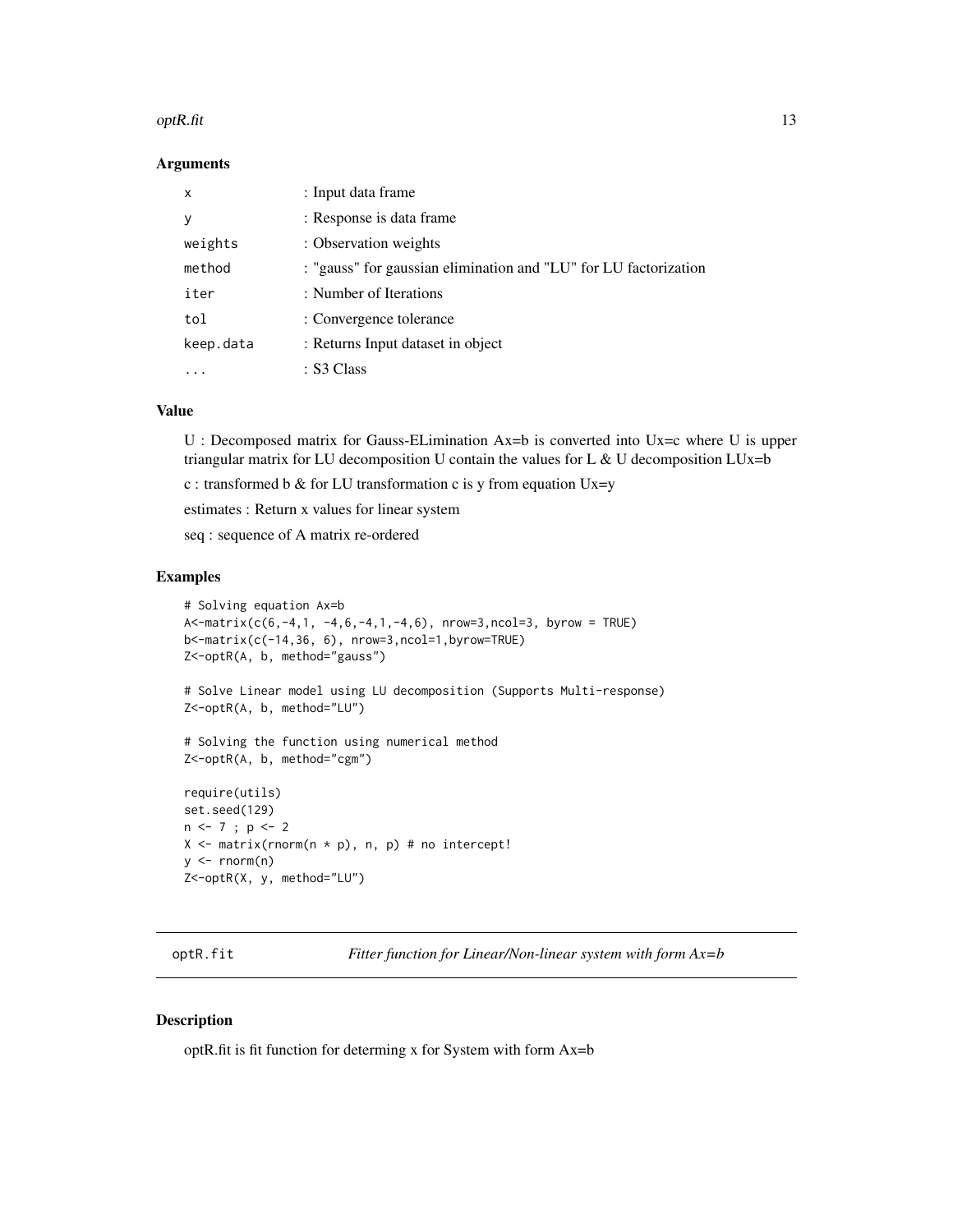#### Usage

```
## S3 method for class 'fit'
optR(x, y = NULL, method = c("gauss, LU, gaussseidel", "cgm"),
  iter = 500, tol = 1e-07, ...)
```
#### Arguments

| x      | $:$ Input matrix                                                 |
|--------|------------------------------------------------------------------|
|        | : Response is matrix                                             |
| method | : "gauss" for gaussian elimination and "LU" for LU factorization |
| iter   | : Number of Iterations                                           |
| tol    | : Convergence tolerance                                          |
|        | : S3 Class                                                       |

#### Value

U : Decomposed matrix for Gauss-ELimination Ax=b is converted into Ux=c where U is upper triangular matrix for LU decomposition U contain the values for L  $\&$  U decomposition LUx=b

c : transformed b & for LU transformation c is y from equation  $Ux=y$ 

estimates : Return x values for linear system

seq : sequence of A matrix re-ordered

## Examples

```
# Solving equation Ax=b
A<-matrix(c(6,-4,1, -4,6,-4,1,-4,6), nrow=3,ncol=3, byrow = TRUE)
b<-matrix(c(-14,36, 6), nrow=3,ncol=1,byrow=TRUE)
Z<-optR(A, b, method="gauss")
# Solve Linear model using LU decomposition (Supports Multi-response)
Z<-optR(A, b, method="LU")
# Solving the function using numerical method
Z<-optR(A, b, method="cgm")
```
optR.formula *Optimization & predictive modelling Toolsets*

## Description

optR package to perform the optimization using numerical methods

<span id="page-13-0"></span>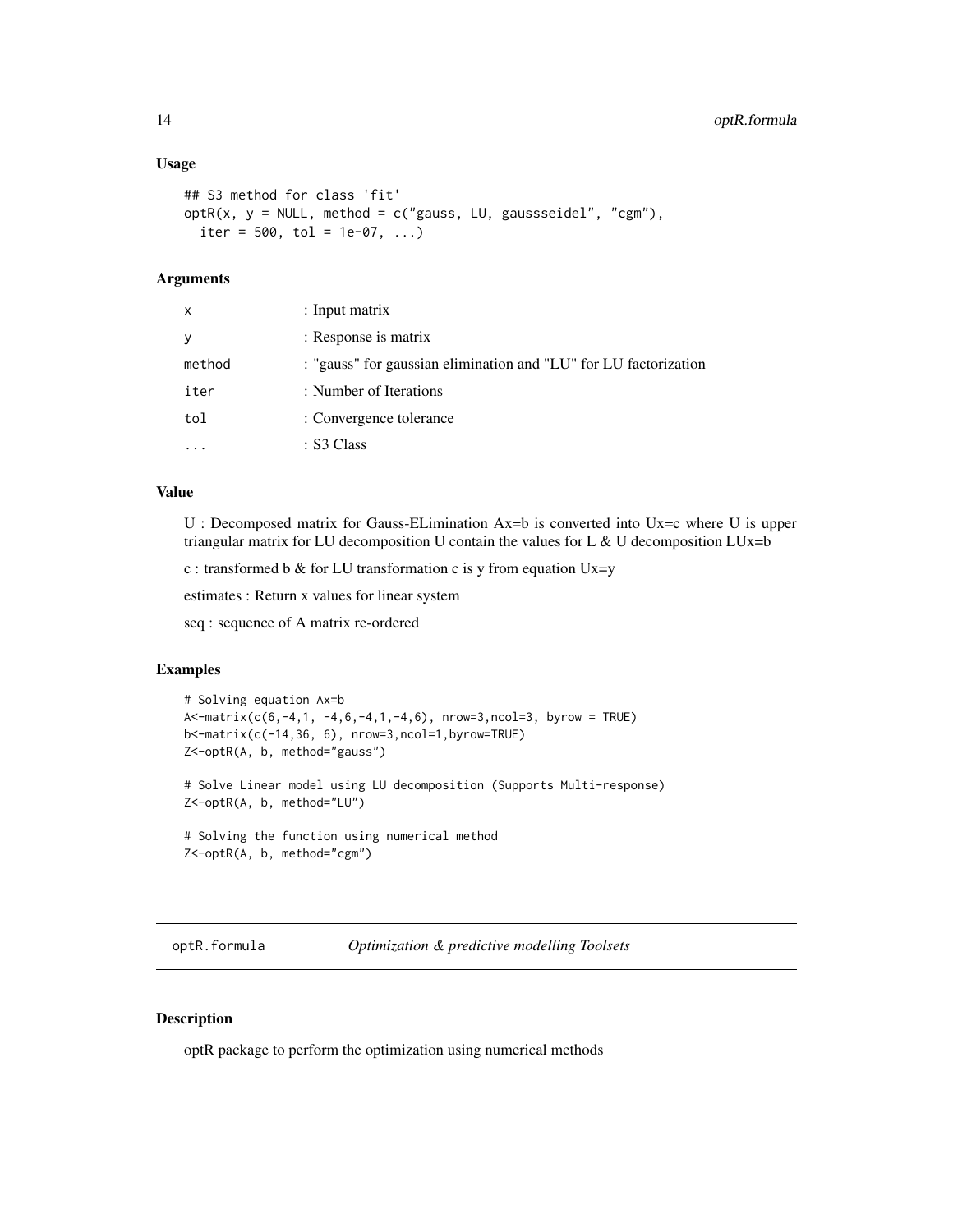## optR.formula 15

#### Usage

```
## S3 method for class 'formula'
optR(formula, data = list(), weights = NULL,
 method = c("gauss, LU, gaussseidel", "cgm", "choleski"), iter = 500,
  tol = 1e-07, keep.data = TRUE, contrasts = NULL, ...)
```
## Arguments

| formula   | : formula to build model                                         |
|-----------|------------------------------------------------------------------|
| data      | : data used to build model                                       |
| weights   | : Observation weights                                            |
| method    | : "gauss" for gaussian elimination and "LU" for LU factorization |
| iter      | : Number of Iterations                                           |
| tol       | : Convergence tolerance                                          |
| keep.data | : If TRUE returns input data                                     |
| contrasts | : Data frame contract values                                     |
| .         | : S3 Class                                                       |

#### Value

U : Decomposed matrix for Gauss-ELimination Ax=b is converted into Ux=c where U is upper triangular matrix for LU decomposition U contain the values for L & U decomposition LUx=b

c : transformed b & for LU transformation c is y from equation  $Ux=y$ 

estimates : Return x values for linear system

#### Author(s)

PKS Prakash

```
# Solving equation Ax=b
b<-matrix(c(-14,36, 6), nrow=3,ncol=1,byrow=TRUE)
A \le matrix(c(6,-4,1, -4,6,-4,1,-4,6), nrow=3,ncol=3, byrow = TRUE)
Z<-optR(b~A-1, method="gauss") # -1 to remove the constant vector
Z<-optR(b~A-1, method="LU") # -1 to remove the constant vector
require(utils)
set.seed(129)
n \leq -10; p \leq -4X \leq - matrix(rnorm(n * p), n, p) # no intercept!
y \le - rnorm(n)data<-cbind(X, y)
colnames(data)<-c("var1", "var2", "var3", "var4", "y")
Z<-optR(y~var1+var2+var3+var4+var1*var2-1, data=data.frame(data), method="cgm")
```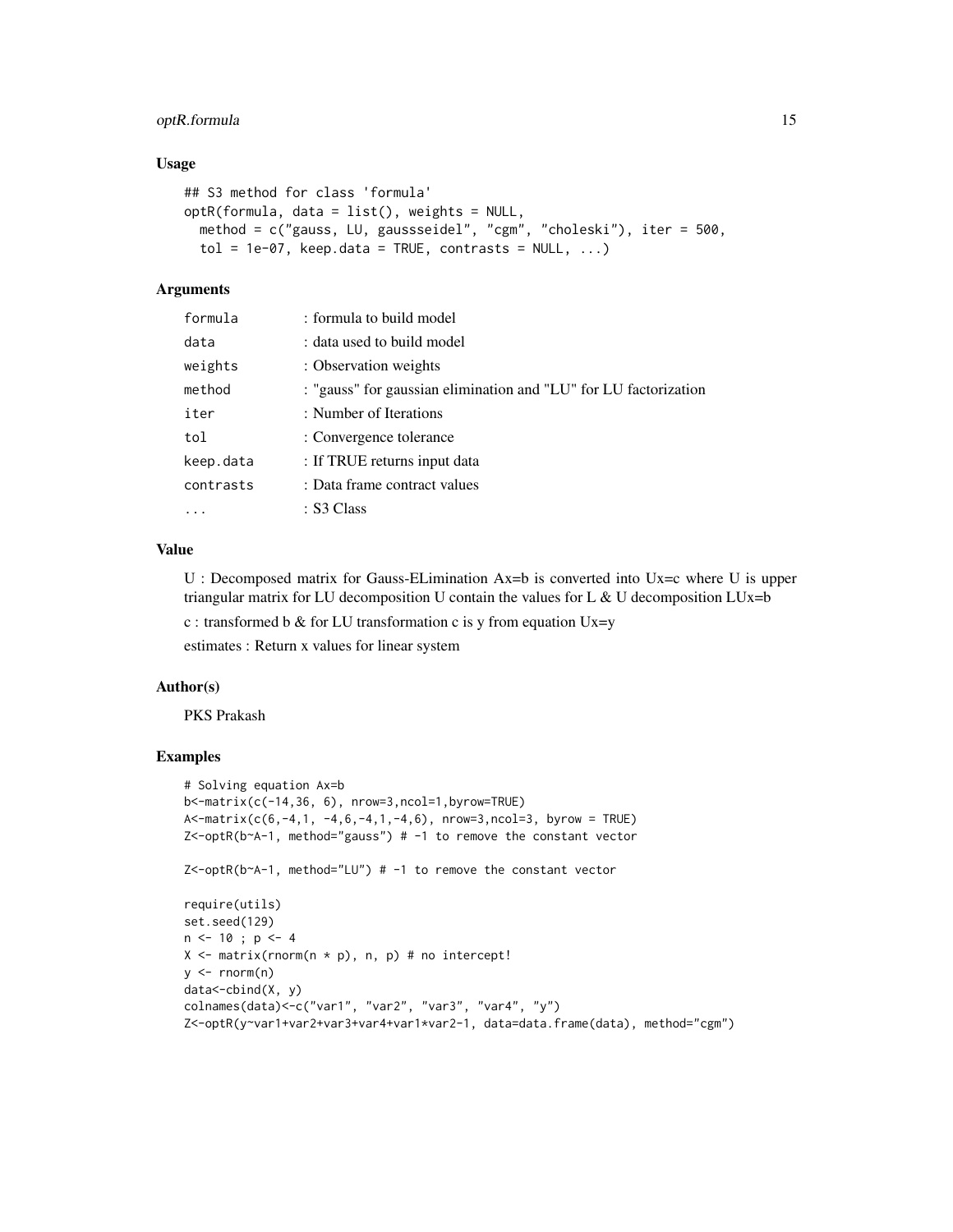<span id="page-15-0"></span>

#### Description

Function solves linear systems using Gauss Elimination. The function solves equation of form Ax=b to Ux=c (where U is upper triangular matrix)

#### Usage

## S3 method for class 'gauss'  $optR(A, b, tol = 1e-07)$ 

#### Arguments

| A      | : Input Matrix                        |
|--------|---------------------------------------|
| h      | : Response                            |
| tol    | : Tolerance                           |
| method | : To be used to perform factorization |

### Value

U : Upper triangular matrix c : Transformed b beta : Estimates

#### Examples

```
A \le -\text{matrix}(c(0,-1,1,-1,2,-1,2,-1,0), nrow=3,ncol=3, byrow = TRUE)
b<-matrix(c(0,0, 1), nrow=3,ncol=1,byrow=TRUE)
Z<-optR(A, b, method="gauss")
```
optR.multiplyfactor *Function to estimate lambda*

#### Description

Function esimates the lambda or multiplier factor for Elimination using the pivot row/column

## Usage

```
## S3 method for class 'multiplyfactor'
optR(rowindex, A, pivotindex)
```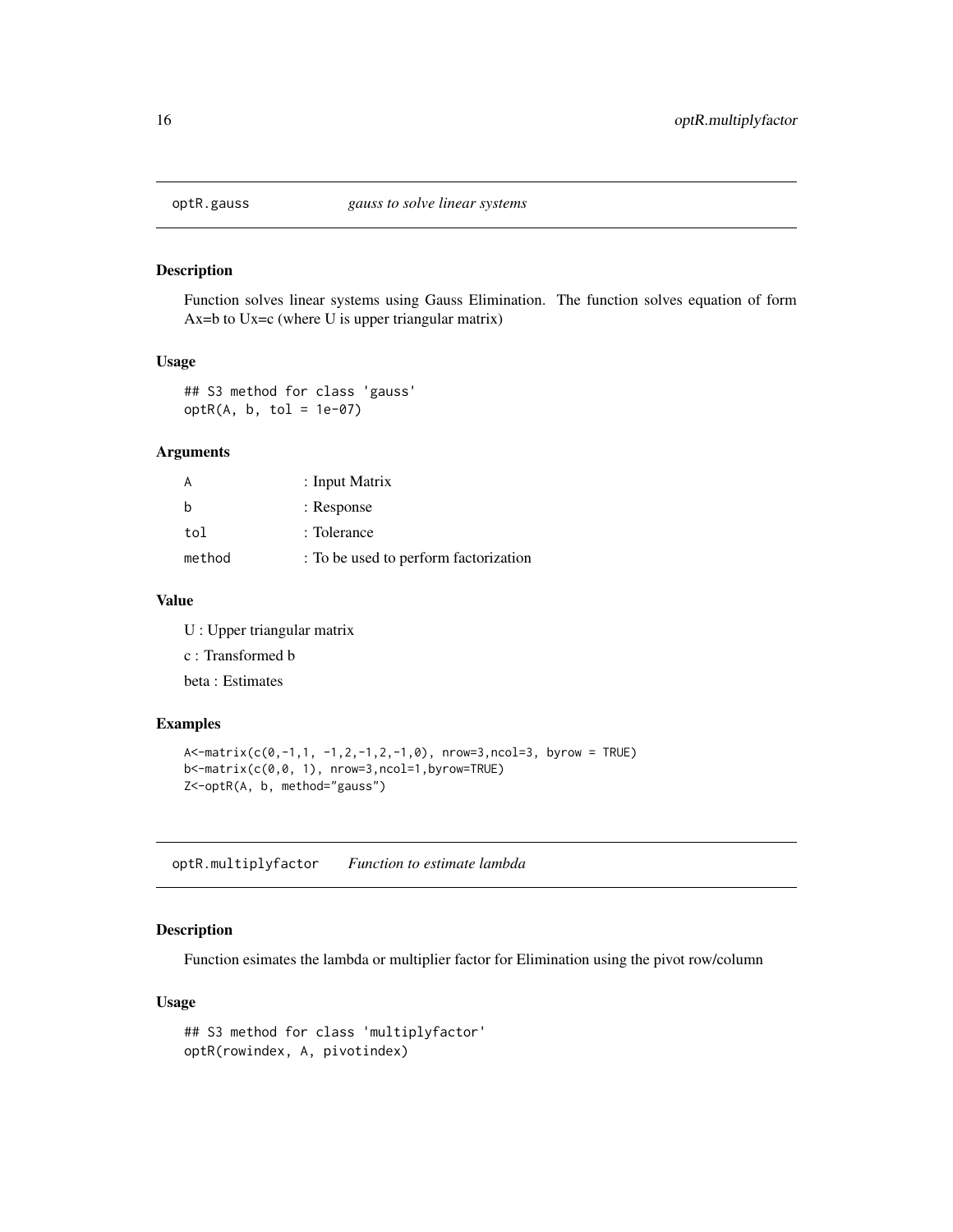#### <span id="page-16-0"></span>optRFun 17

## Arguments

| rowindex   | : Row Index for the row to be used |
|------------|------------------------------------|
| A          | $:$ Input matrix                   |
| pivotindex | : Column index for the pivot       |

## Value

lambda : Lambda

## optRFun *Function based optimization module*

## Description

Function based optimization module

## Usage

```
optRFun(formula, x0, iteration = 30, method = c("newtonrapson"),
  tol = 1e-09
```
## Arguments

| formula     | : Function to optimize                |
|-------------|---------------------------------------|
| x0          | : Initial Solution                    |
| iteration   | : Number of Iterations                |
| method      | : Method for solving the optimization |
| $f \circ l$ | : Tolerance                           |

## Value

optRFun : Optimal Solution class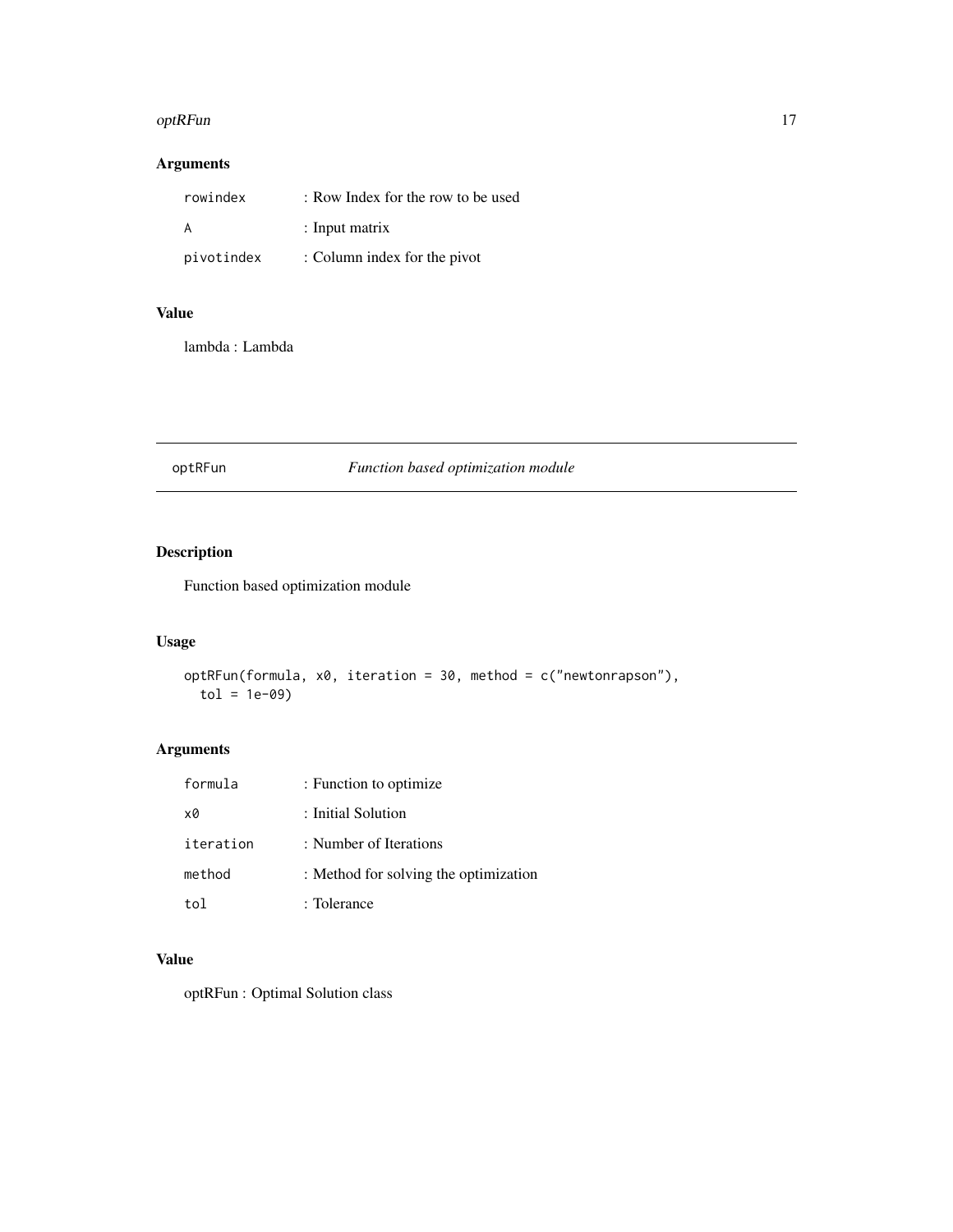<span id="page-17-0"></span>optRFun.newtonRapson *Function based optimization module*

#### Description

Newton Rapshon based optimization

#### Usage

```
optRFun.newtonRapson(formula, x0, iteration = 30, tol = 1e-09)
```
## Arguments

| formula   | : Function to optimize |
|-----------|------------------------|
| xØ        | : Initial Solution     |
| iteration | : Number of Iterations |
| tol       | : Tolerance            |

#### Value

optRFun : Optimal Solution

predict.optR *Prediction function based on optR class*

#### Description

Function for making predictions using OptR class

#### Usage

```
## S3 method for class 'optR'
predict(object, newdata, na.action = na.pass, ...)
```
## Arguments

| object    | : optR class fitted object  |
|-----------|-----------------------------|
| newdata   | : data for prediction       |
| na.action | : action for missing values |
|           | : S3 class                  |

## Value

fitted.val : Predicted values terms : terms used for fitting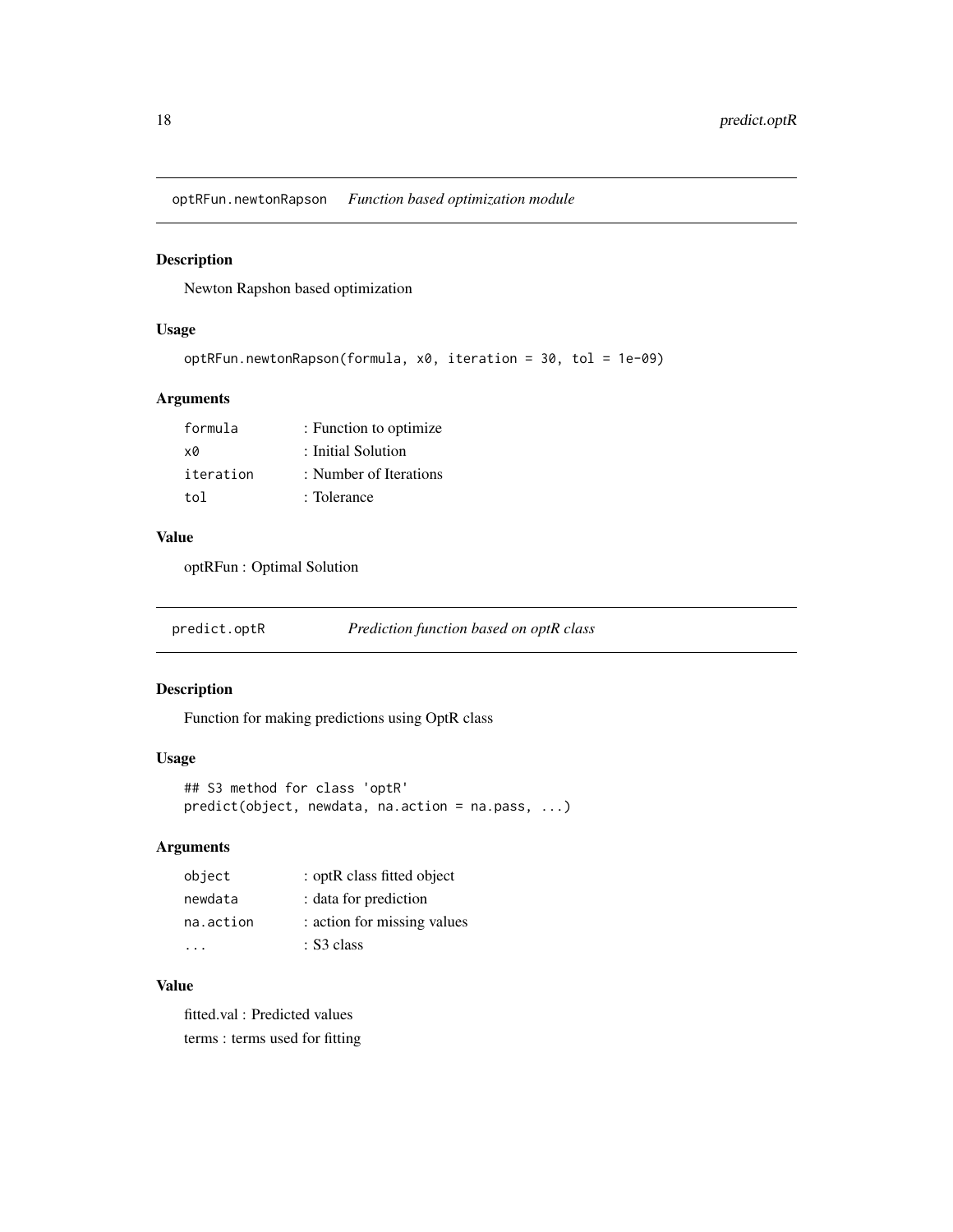<span id="page-18-0"></span>

## Description

optR is the default function for optimization

## Usage

## S3 method for class 'optR'  $print(x, \ldots)$ 

## Arguments

x : Input of optR class  $\cdots$  : S3 class

## Examples

```
# Solving equation Ax=b
A \le matrix(c(6,-4,1, -4,6,-4,1,-4,6), nrow=3,ncol=3, byrow = TRUE)
b<-matrix(c(-14,36, 6), nrow=3,ncol=1,byrow=TRUE)
Z<-optR(A, b, method="gauss")
print(Z)
```
summary.optR *Generate Summary for optR class*

## Description

summary function generates the summary for the optR class

## Usage

```
## S3 method for class 'optR'
summary(object, ...)
```
#### Arguments

| object   | : Input of optR class |
|----------|-----------------------|
| $\cdots$ | : S3 method           |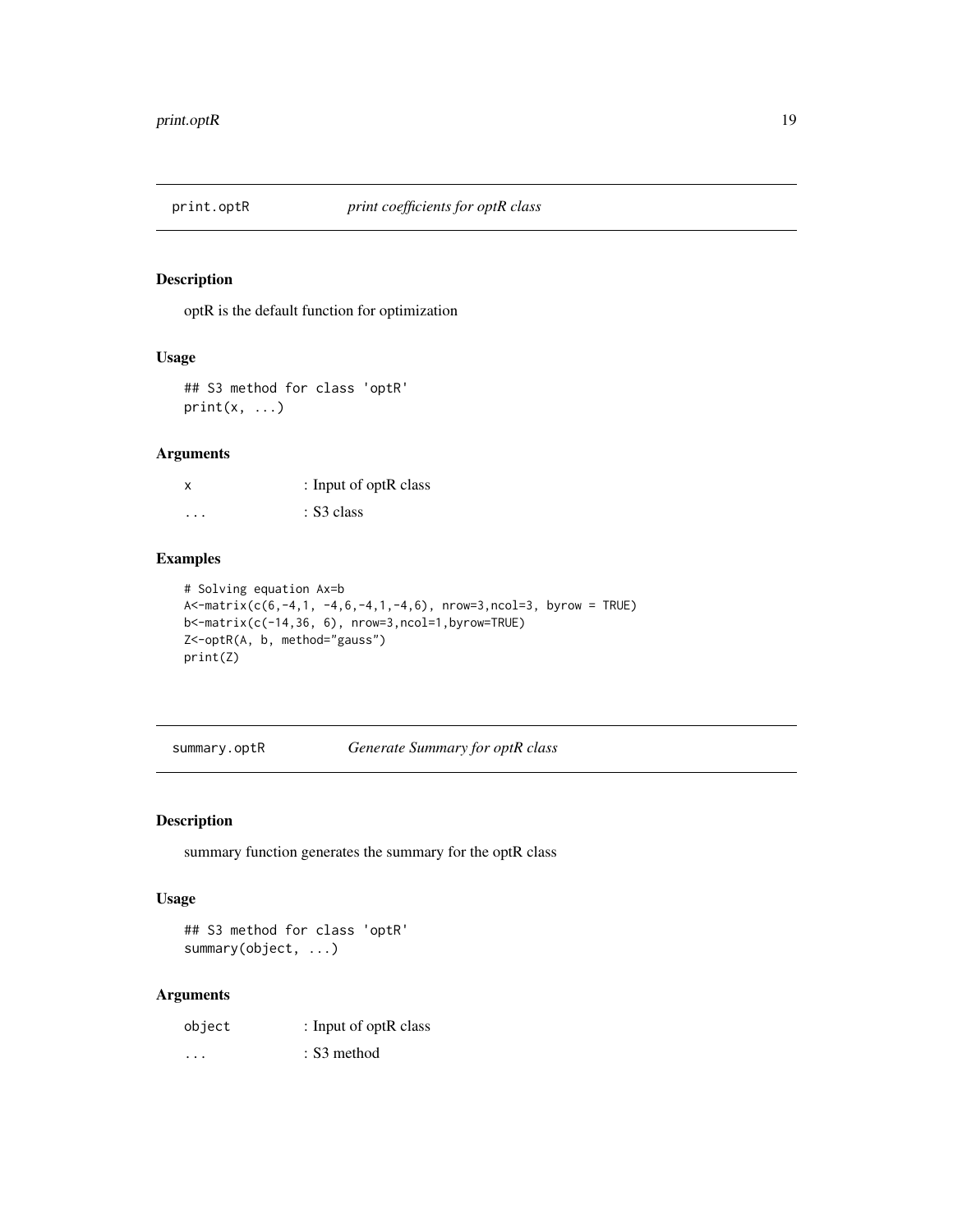```
# Solving equation Ax=b
A < -matrix(c(6,-4,1, -4,6,-4,1,-4,6), nrow=3,ncol=3, byrow = TRUE)
b<-matrix(c(-14,36, 6), nrow=3,ncol=1,byrow=TRUE)
Z<-optR(A, b, method="cgm")
summary(Z)
```